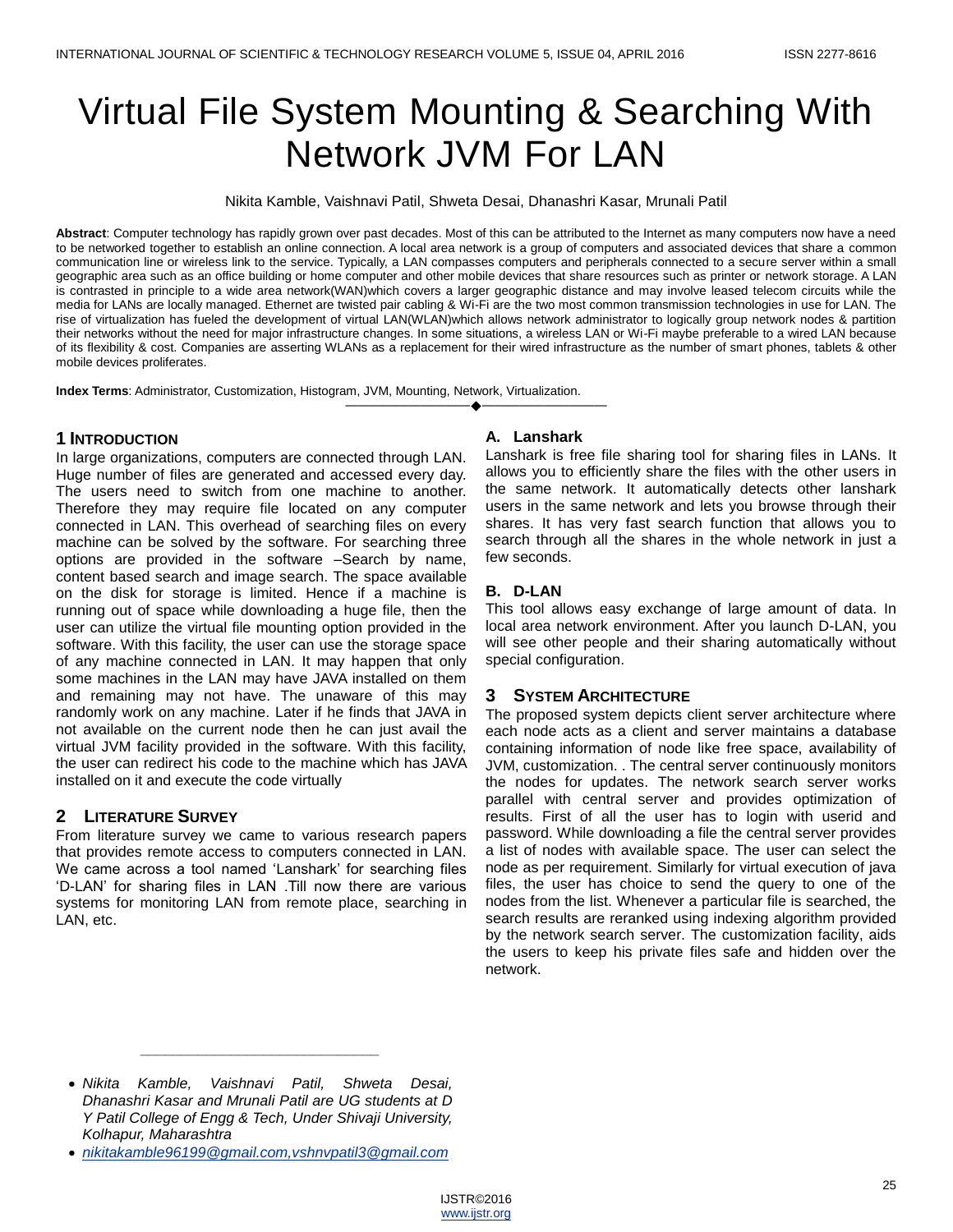

#### **3.1 MODULES IN THE SYSTEM**

#### **3.1.1 LAN node**

**Node Client:** This module will provide a client application which will be active on every computer. A user interface will be provided to perform operations like authentication, data fetching, etc. The node will always be connected to the central server. It works on java socket programming input. This connectivity information is sent to the server with specific port number to perform communication via java IO package.

**Search console:** In this module the user has to enter a query. The query will be sent to the server and then results will be displayed after query processing. This module will be designed using java AWT components for designing a user interface.

#### **3.1.2 Central Server**

This module will provide an application which will be active on every node to perform network connectivity and provide services. It also performs user management to provide authentication. It is an active server socket with port number 8099 to let the node client to connect and further authentication with the help of MySQL database.

#### **3.1.3 Network Search Server**

This module consists of a server which will provide service to console to search files for input query received from console and return the results. This module also performs indexing and user to file mapping for enhanced search results. It uses indexing algorithm to rerank the results.

#### **3.1.4 Admin Node**

This module will help to provide control over the data drives or folders to manager level authorities. Search security will be provided at user level. User interface for customization and search security will be provided.

#### **4 SOFTWARE DEVELOPMENT MODEL**

We are using the V-model for our software. During the software development, each phase is completed before the next phase begins. Testing of the phase is planned in parallel with the corresponding phase of development. In our software, proactive defect tracking is done which avoids downwards flow of defects.

## **5 BACKGROUND TECHNOLOGIES**

#### **5.1 Virtualization**

Network Functions Virtualization aims to transform the way that network operators architect networks by evolving standard IT virtualization technology to consolidate many network equipment types onto industry standard high volume servers, switches and storage, which could be located in Data centers, Network Nodes and in the end user premises. It involves the implementation of network functions in software that can run on a range of industry standard server hardware, and that can be moved to, or instantiated in, various locations in the network as required, without the need for installation of new equipment. Network Functions Virtualization can also be used to provide an efficient production environment which can commonly be used by different applications, users and tenants, thus supporting the coexistence of several versions and variants of a network service.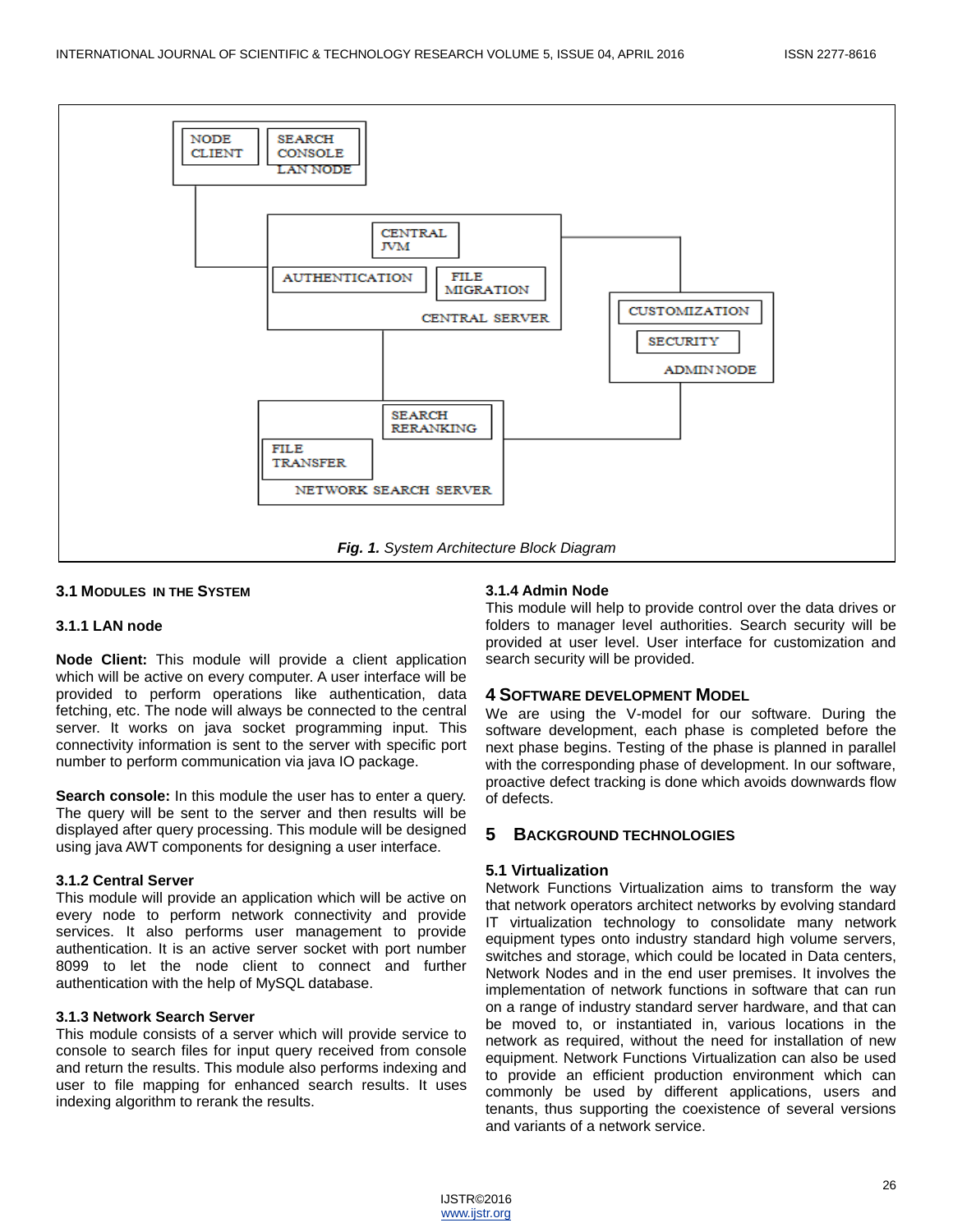### **5.2 Histogram**

Histogram equalization is a technique for adjusting image intensities to enhance contrast. Let f be a given image represented as a  $m_r$  by  $m_c$  matrix of integer pixel intensities ranging from 0 to  $L - 1$ . L is the number of possible intensity values, often 256. Let p denote the normalized histogram of f with a bin for each possible intensity. So

$$
p_n = \frac{number\ of\ pixels\ with\ intensity\ n}{total\ number\ of\ pixels}
$$

 $n = 0, 1, ..., L - 1$ .

The histogram equalized image g will be defined by

$$
g_{i,j} = \text{floor}((L-1)\sum_{n=0}^{f_{i,j}} p_n)
$$

where floor() rounds down to the nearest integer. This is equivalent to transforming the pixel intensities, k, of f by the function

$$
T(k) = floor\left((L-1)\sum_{n=0}^{k} p_n\right)
$$

# **6 RESULTS**





| Virtual File System                                          |                       |                                     |
|--------------------------------------------------------------|-----------------------|-------------------------------------|
| Node Server Module<br>Server Startedt<br><b>Start Server</b> |                       |                                     |
| JVM Server Module<br>Start JVII Server                       |                       |                                     |
| <b>FS Customization</b><br>Stop And Exit                     |                       |                                     |
|                                                              |                       |                                     |
|                                                              |                       |                                     |
| $\bullet$<br>$\bullet$ $\bullet$ $\bullet$<br>區              |                       | 1345<br>12:03-2016<br>第61 - 图 81 46 |
|                                                              | Fig. 3 Server startup |                                     |



 $\sim$  0  $^{-1}$ -<br>Fle Edit Vew vJVII Selected Node: 192.168.43.210 **Hemoria**  $288$   $\rightarrow$  P  $2$  at 0  $\frac{1351}{1203206}$ *Fig. 5. File system of selected node*